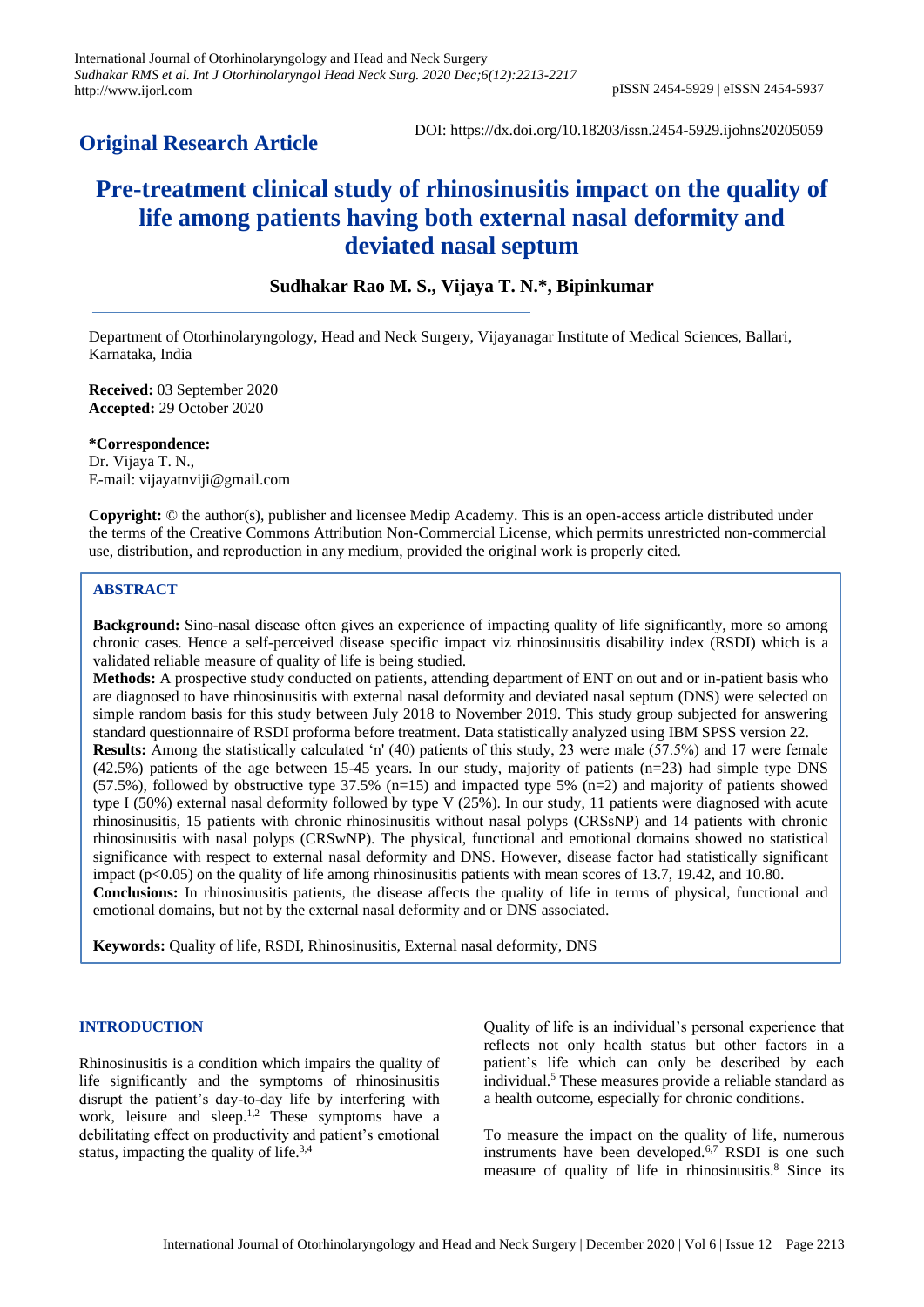introduction, the RSDI has demonstrated reliability in a variety of rhinologic diagnosis.<sup>9</sup> The RSDI questionnaire was developed in 1997 by Benninger and Senior. This instrument has 30 items containing three domains: physical, functional and emotional.<sup>8</sup>

This study emphasizes on impact on quality of life among pre-treatment patients clinically diagnosed of rhinosinusitis with both external nasal deformity and DNS.

#### **METHODS**

This is a prospective study, conducted from July 2018 to November 2019 in the department of ENT, Vijayanagar institute of medical sciences, Ballari, Karnataka, India. Ethical committee clearance was obtained before the study was conducted. The study included 40 patients of both sexes attending to department of ENT on out and or in-patient basis, who are diagnosed to have rhinosinusitis with external nasal deformity and DNS. These patients were selected on simple random basis.

The diagnosis of rhinosinusitis was defined using the criteria from the American academy of otorhinolaryngology-head and neck surgery (AAO-HNS) and was classified into acute rhinosinusitis, CRSsNP, CRSwNP.10,11

External nasal deformities were classified using Yong Jo Jang's classification. These deformities were classified into I-V types based on the orientation of bony pyramid and cartilaginous vault to each other.<sup>12</sup> Deviated nasal septum was classified using Cottles's classification into simple, obstructive and impacted types.<sup>13</sup>

Patients with previous history of medical and surgical treatment for rhinosinusitis and nasal deformities, posttraumatic external nasal deformity and DNS, cystic fibrosis, benign and malignant nasal tumors and those who refused to participate were excluded from the study.

On taking informed written consent in their own vernacular language, patients were subjected for answering standard questionnaire of RSDI proforma.

RSDI is a 30-item questionnaire. For each question, patient had the option of providing one of five answers, each of which was assigned a point value: never (0 points), almost never (1), sometimes (2), almost always (3), and always (4). The total score possible calculated by summing the individual items, ranges from 0 to  $120$ .<sup>8</sup>

Qualitative data was represented in the form of frequency and percentage. Mean and SD value was calculated for continuous variables. Means between two groups were analyzed by using student's t test unpaired. ANOVA was used for multiple group comparison. A  $p<0.05$  was considered statistically significant. Statistical analysis was done with IBM SPSS version 22 for windows.

#### **RESULTS**

Among the statistically calculated 'n' (40) of this study, 23 were male (57.5%) and 17 were female (42.5%) patients of age between 15-45 years (Figure 1). Majority of patients were between 30-39 years 35% (n=14). In study, more than 90% of patients presented with complaints of nasal obstruction and discharge, followed by headache and sneezing. Only few patients had complaints of the facial pain, anosmia and hyposmia (Table 1).



#### **Figure 1: Gender wise distribution of patients.**

#### **Table 1: Patient presentation.**

| <b>Chief complaints</b>  | <b>Frequency</b> | <b>Percentage</b><br>$(\%)$ |
|--------------------------|------------------|-----------------------------|
| <b>Nasal obstruction</b> | 37               | 92.5                        |
| Nasal discharge          | 38               | 95.0                        |
| Headache                 | 26               | 65.0                        |
| <b>Facial pain</b>       |                  | 25.0                        |
| Anosmia/hyposmia         | 10               | 25.0                        |
| <b>Sneezing</b>          | 21               | 52.5                        |

In our study, out of 40 patients, 11 patients (27.5%) were diagnosed with acute rhinosinusitis, 15 patients (37.5%) with CRSsNP and 14 patients (35%) with CRSwNP (Table 2).

#### **Table 2: Distribution of patients according to type of rhinosinusitis.**

| <b>Rhinosinusitis</b>                                | <b>Frequency</b> | Percentage<br>$($ % $)$ |
|------------------------------------------------------|------------------|-------------------------|
| <b>Acute rhinosinusitis</b>                          | 11               | 27.5                    |
| <b>Chronic rhinosinusitis</b><br>without nasal polyp | 15               | 37.5                    |
| <b>Chronic rhinosinusitis</b><br>with nasal polyp    | 14               | 35                      |
| <b>Total</b>                                         |                  | 100                     |

External nasal deformity was classified into I-V types using Yong Jo Jang's classification. In our study, majority of patients (57.5%) had type I external nasal deformity followed by type V  $(25\%)$ , type III  $(12.5\%)$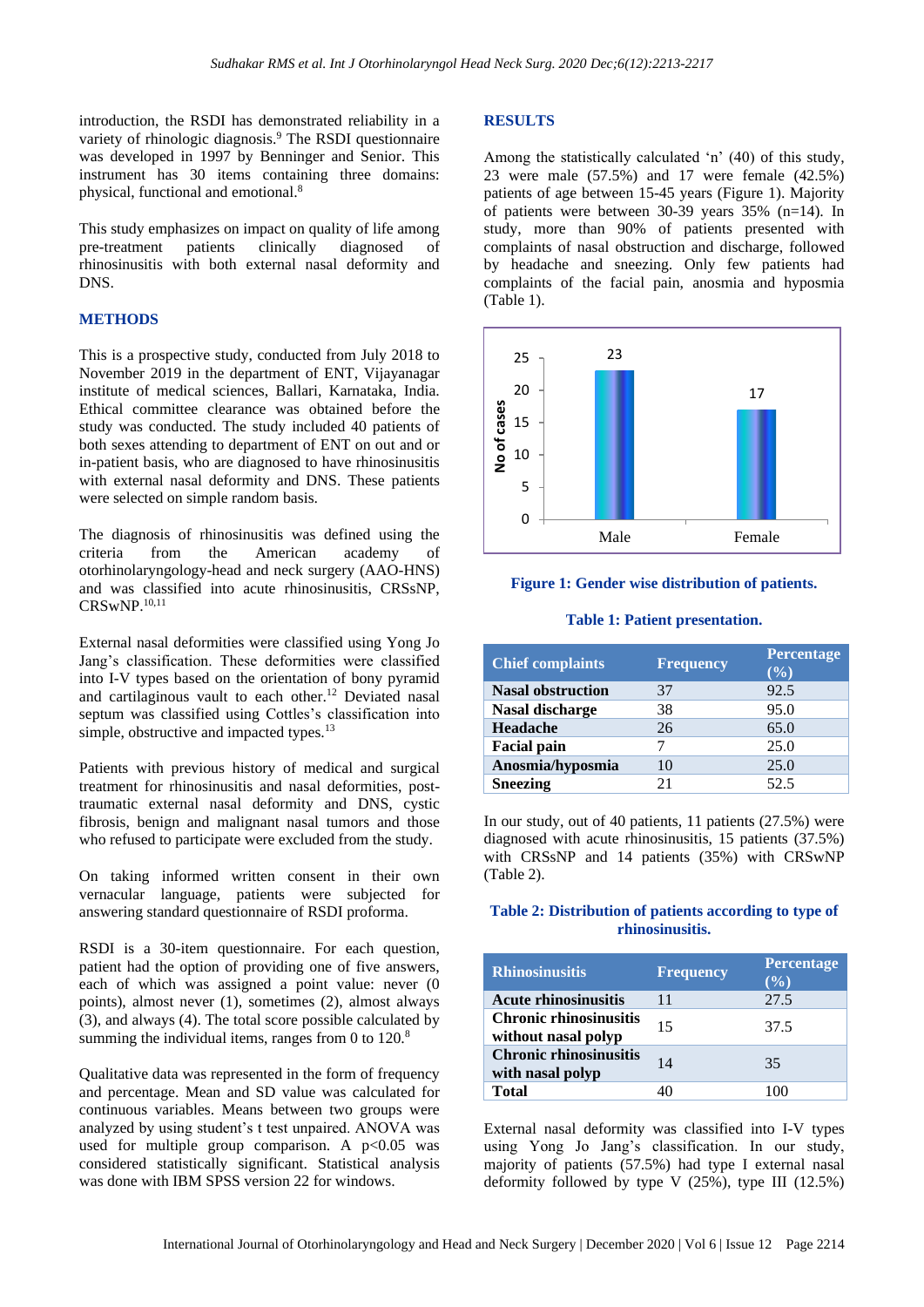and type II (5%). No patients had type IV external nasal deformity (Figure 2).



**Figure 2: Distribution of patients according to type of external nasal deformity.**





## **Table 3: RSDI scores for rhinosinusitis.**

| <b>RSDI</b>       | <b>Rhinosinusitis</b>                   | N  | <b>Mean</b> | <b>Std.</b> deviation | <b>ANOVA</b> | P value       |
|-------------------|-----------------------------------------|----|-------------|-----------------------|--------------|---------------|
| <b>Physical</b>   | Acute rhinosinusitis                    | 11 | 12.36       | 3.17                  | 3.198        | 0.05,<br>Sig. |
|                   | Chronic rhinosinusitis without<br>polyp | 15 | 15.47       | 3.25                  |              |               |
|                   | Chronic rhinosinusitis with polyp       | 14 | 13.29       | 3.34                  |              |               |
| <b>Functional</b> | Acute rhinosinusitis                    | 11 | 17.27       | 6.03                  |              | 0.05,<br>Sig. |
|                   | Chronic rhinosinusitis without<br>polyp | 15 | 22.13       | 4.63                  | 3.081        |               |
|                   | Chronic rhinosinusitis with polyp       | 14 | 18.86       | 4.94                  |              |               |
| <b>Emotional</b>  | Acute rhinosinusitis                    | 11 | 10.09       | 3.05                  | 3.601        | 0.03,<br>Sig. |
|                   | Chronic rhinosinusitis without<br>polyp | 15 | 12.47       | 2.64                  |              |               |
|                   | Chronic rhinosinusitis with polyp       | 14 | 9.86        | 2.96                  |              |               |

#### **Table 4: RSDI scores for external nasal deformity.**

| <b>RSDI</b>       | <b>External nasal deformity</b> | N  | <b>Mean</b> | <b>Std.</b> deviation | <b>ANOVA</b> | <b>P</b> value     |
|-------------------|---------------------------------|----|-------------|-----------------------|--------------|--------------------|
| <b>Physical</b>   | $Type-1$                        | 23 | 13.57       | 4.13                  | 0.435        |                    |
|                   | Type-2                          | 2  | 16.50       | 2.12                  |              | 0.729,<br>Not sig. |
|                   | Type-3                          | 5  | 13.80       | 1.92                  |              |                    |
|                   | Type-5                          | 10 | 14.00       | 2.36                  |              |                    |
| <b>Functional</b> | Type-1                          | 23 | 19.17       | 5.97                  | 0.590        | Continued.         |
|                   | Type-2                          | 2  | 18.50       | 9.19                  |              | 0.625,             |
|                   | Type-3                          | 5  | 18.40       | 4.93                  |              | Not sig.           |
|                   | Type-5                          | 10 | 21.60       | 3.75                  |              |                    |
| <b>Emotional</b>  | Type-1                          | 23 | 10.87       | 3.06                  |              |                    |
|                   | Type-2                          | 2  | 10.50       | 3.54                  |              | 0.982,<br>Not sig. |
|                   | Type-3                          | 5  | 11.40       | 4.45                  | 0.056        |                    |
|                   | Type-5                          | 10 | 10.80       | 2.66                  |              |                    |

Deviated nasal septum was classified into simple, obstructed and impacted types by Cottle's classification. Among 40 patients, 23 patients (57.5%) had simple type of DNS, 15 patients (37.5%) had obstructive type and 2 patients (5%) had impacted type of DNS (Figure 3).

In our study data were analysed using scores of RSDI questionnaire. Table 3, 4 and 5 shows the individual subscale results for the rhinosinusitis, external nasal deformity and DNS respectively. When looking at the subscales as a group, the scores were highest in functional subscale followed by physical subscale and finally the emotional subscale.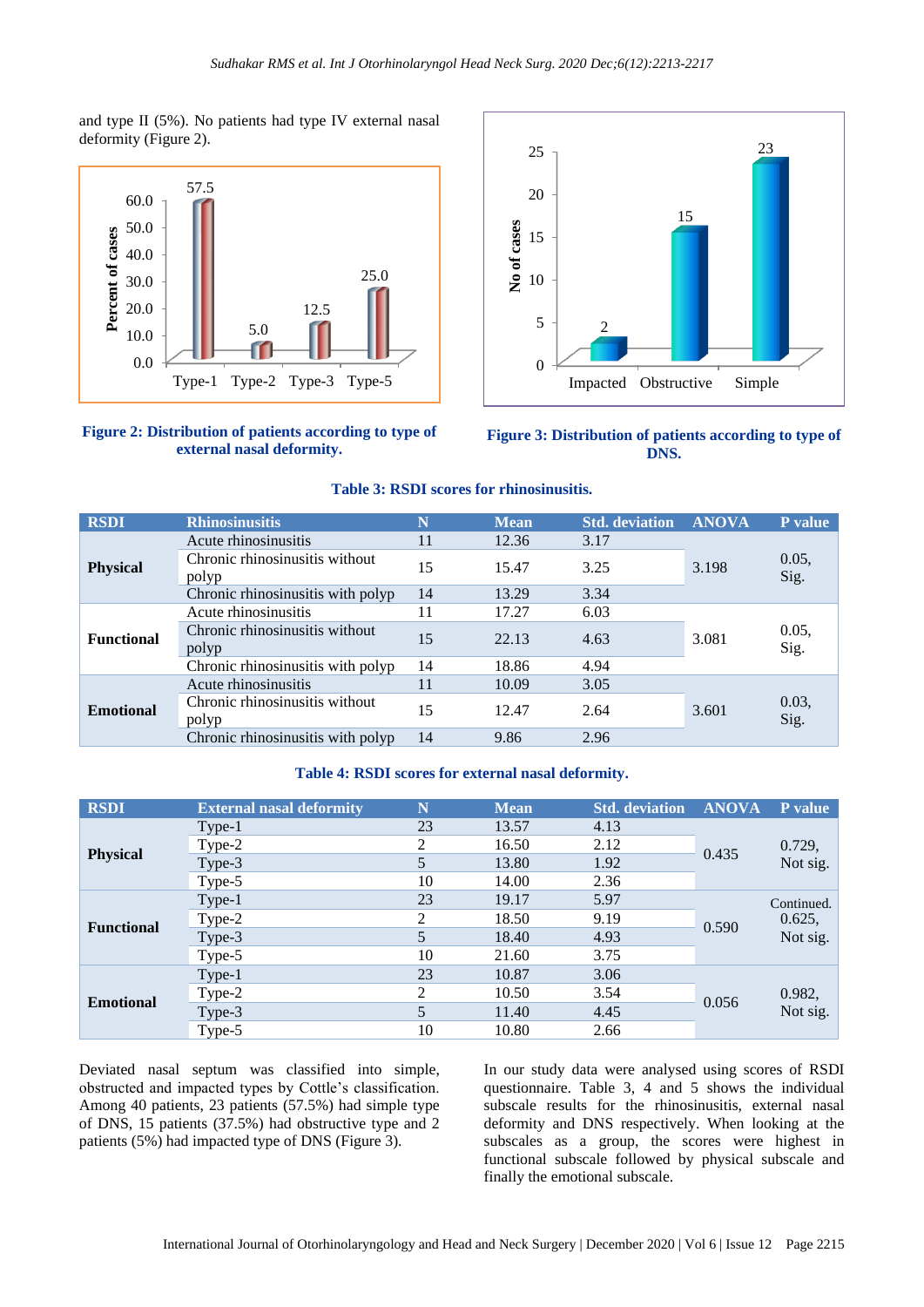#### **Table 5: RSDI scores for DNS.**

| <b>RSDI</b>       | <b>DNS</b>  | N              | <b>Mean</b> | <b>Std. deviation</b> | <b>ANOVA</b> | P value            |
|-------------------|-------------|----------------|-------------|-----------------------|--------------|--------------------|
| <b>Physical</b>   | Impacted    | C              | 15.50       | 0.71                  | 0.751        | 0.478,<br>Not sig. |
|                   | Obstructive | 15             | 14.47       | 4.69                  |              |                    |
|                   | Simple      | 23             | 13.30       | 2.48                  |              |                    |
| <b>Functional</b> | Impacted    |                | 22.50       | 0.71                  | 0.358        | 0.701,<br>Not sig. |
|                   | Obstructive | 15             | 19.93       | 7.01                  |              |                    |
|                   | Simple      | 23             | 19.22       | 4.44                  |              |                    |
| <b>Emotional</b>  | Impacted    | $\overline{c}$ | 11.00       | 1.41                  | 0.012        | 0.987,<br>Not sig. |
|                   | Obstructive | 15             | 10.80       | 2.96                  |              |                    |
|                   | Simple      | 23             | 10.96       | 3.30                  |              |                    |

The physical, functional and emotional domains showed no statistical significance with respect to the external nasal deformity and DNS (p>0.05). But these domain scores showed statistical significance  $(p<0.05)$  with respect to rhinosinusitis.

### **DISCUSSION**

Rhinosinusitis is a condition, that affects at one time or another in life, which is a multifactorial disease that affects the patient's quality of life. RSDI, a diseasespecific instrument, designed with 3 domains: physical, functional and emotional, used for assessment and comparison of disability which results from various rhinological diagnosis.<sup>8</sup>

In our study, among 40 patients, majority of patients were males  $(n=23)$  57.5% and 42.5%  $(n=17)$  were females. Majority of patients fell in the age group between 30-39 years 35% (n=14). Most of the patients presented with complaints of nasal obstruction and nasal discharge.

In this study, 37.5% were diagnosed with chronic rhinosinusitis without nasal polyps (n=15), 35% with chronic rhinosinusitis with nasal polyps (n=14) and 27.5% with acute rhinosinusitis  $(n=11)$ . Majority of the patients had simple type of DNS 57.5% (n=23) and type I eternal nasal deformity 57.5% (n=23).

In our study, the individual subscale scores were highest in functional followed by physical and emotional subscale in rhinosinusitis, external nasal deformity and DNS. In the study done by Senior et al the scores were highest for physical followed by functional and emotional subscale in rhinosinusitis, whereas the order was functional followed by emotional and physical subscale in septal deviation only.<sup>14</sup>

In our study, the quality of life domains in terms of physical, functional and emotional aspects are affected by the rhinosinusitis, but the associated external nasal deformity and DNS do not influence the quality of life.

Literature search reveals nil particular similar studies pertaining to this studies' nasal parameter, among rhinosinusitis patients. The authors prefer further more studies on this concept with a larger sample size.

#### **CONCLUSION**

In rhinosinusitis patients, the disease affects the quality of life in terms of physical, functional and emotional domains, but not by the external nasal deformity and or DNS associated.

*Funding: No funding sources Conflict of interest: None declared Ethical approval: The study was approved by the Institutional Ethics Committee*

### **REFERENCES**

- 1. Chen H, Katz PP, Shiboski S, Blanc P. Evaluating change in health-related quality of life in adult rhinitis: Responsiveness of the Rhinosinusitis Disability Index. Health Qual Life Outcomes. 2005;3(1):68.
- 2. Metson RB, Gliklich RE. Clinical outcomes in patients with chronic sinusitis. Laryngoscope. 2000;110(S94):24-8.
- 3. Campbell AP, Hoehle LP, Phillips KM, Caradonna DS, Gray ST, Sedaghat AR. Symptom control in chronic rhinosinusitis is an independent predictor of productivity loss. Eur Ann Otorhinolaryngol Head Neck Dis. 2018;135(4):237-41.
- 4. Erskine SE, Hopkins C, Clark A, Anari S, Robertson A, Sunkaraneni S et al. Chronic rhinosinusitis and mood disturbance. Rhinol. 2017;55(2):113-9.
- 5. Piccirillo JF, Merrit MG, Richards ML. Psychometric and clinimetric validity of the 20-item Sino-Nasal Outcome Test (SNOT-20). Otolaryngol Head Neck Surg. 2002;126:41-7.
- 6. Kremer B. Quality of life scales in allergic rhinitis. Curr Opin Allergy ClinImmunol. 2004;4:171-6.
- 7. Linder JA, Atlas SJ. Health-related quality of life in patients with sinusitis. Curr Allergy Asthma Rep. 2004;4:490-5.
- 8. Benninger MS, Senior BA. The development of the Rhinosinusitis Disability Index. Arch Otolaryngol Head Neck Surg. 1997;123:1175-9.